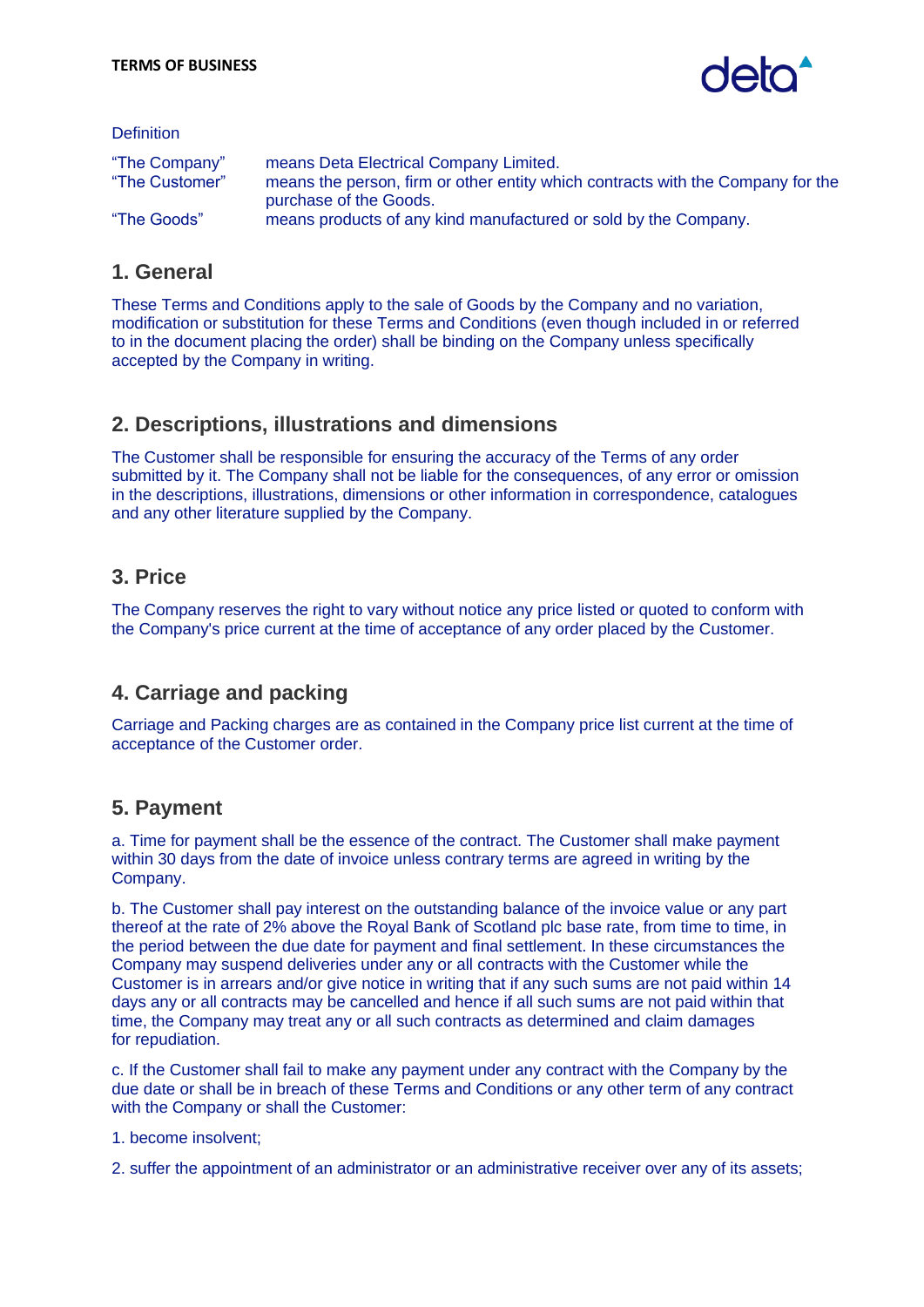3. go into liquidation whether compulsorily or voluntarily (except for the purposes of reconstruction or amalgamation);

4. make any arrangement or composition with its creditors;

5. become the subject of a bankruptcy order;

6. cease, or threaten to cease. to carry on business; or shall the Company reasonably apprehend that any of the events mentioned above is about to occur in relation to the Customer and notifies the Customer accordingly then the Company shall have the right (without prejudice to any other rights and remedies):

i. to suspend or withhold further deliveries so long as the default continues, and/or;

ii. to serve notice on the Customer that unless all sums due are paid forthwith it will cancel the relevant contract and any other contract with the Customer and if payment is not made forthwith thereafter the Company may treat the relevant contract and also at its option any other contract as repudiated and determined and recover damages accordingly, and/or;

iii. to recover from the Customer any cost or expenses incurred should a third party agency be used in the collection of any monies due from the Customer, and/or;

iv. enter the Customer's premises for the purpose of repossessing the Goods in respect of which title has not yet passed.

d. Waiver by the Company of any breach of these conditions or any granting of time or indulgence by the Company to the Customer shall in no way affect the rights of the Company hereunder.

#### **6. Export orders**

The Company is under no obligation to despatch an export order until the Customer has provided the Company with a confirmed and irrevocable Letter of Credit, the terms of which are satisfactory to the Company.

## **7. Delivery and performance**

a. The Customer shall be bound to accept the Goods when they are ready for delivery by the Company and delivery shall be deemed to take place when the Goods are delivered to the Customer at the nominated address for delivery or to a nominated carrier as the case may be.

b. The Company reserves the right to deliver and/or invoice the Goods by instalments and each delivery shall constitute a separate contract, any failure of or defect in any one delivery shall not vitiate any contract in respect of that or any other delivery.

c. Claims by the Customer for delivery shortages and/or inaccuracies cannot be accepted unless they are received by the Company within 7 days of the date of receipt of the Goods at the Customer's premises.

d. If for any reason the Customer cannot accept delivery of the Goods at the time when the Goods are due and ready for delivery, the Company may either elect to store the Goods pending their actual delivery and the Customer shall be liable to the Company for the cost (including insurance) of their so doing (however the Company shall be under no obligation to insure the Goods in storage and the risk of any loss or damage to the Goods howsoever arising shall be borne by the Customer) or sell the Goods at the best price readily obtainable and (after deducting all reasonable storage and selling expenses) account to the Customer for the excess over the relevant invoice price or charge the Customer for any shortfall below the relevant invoice price.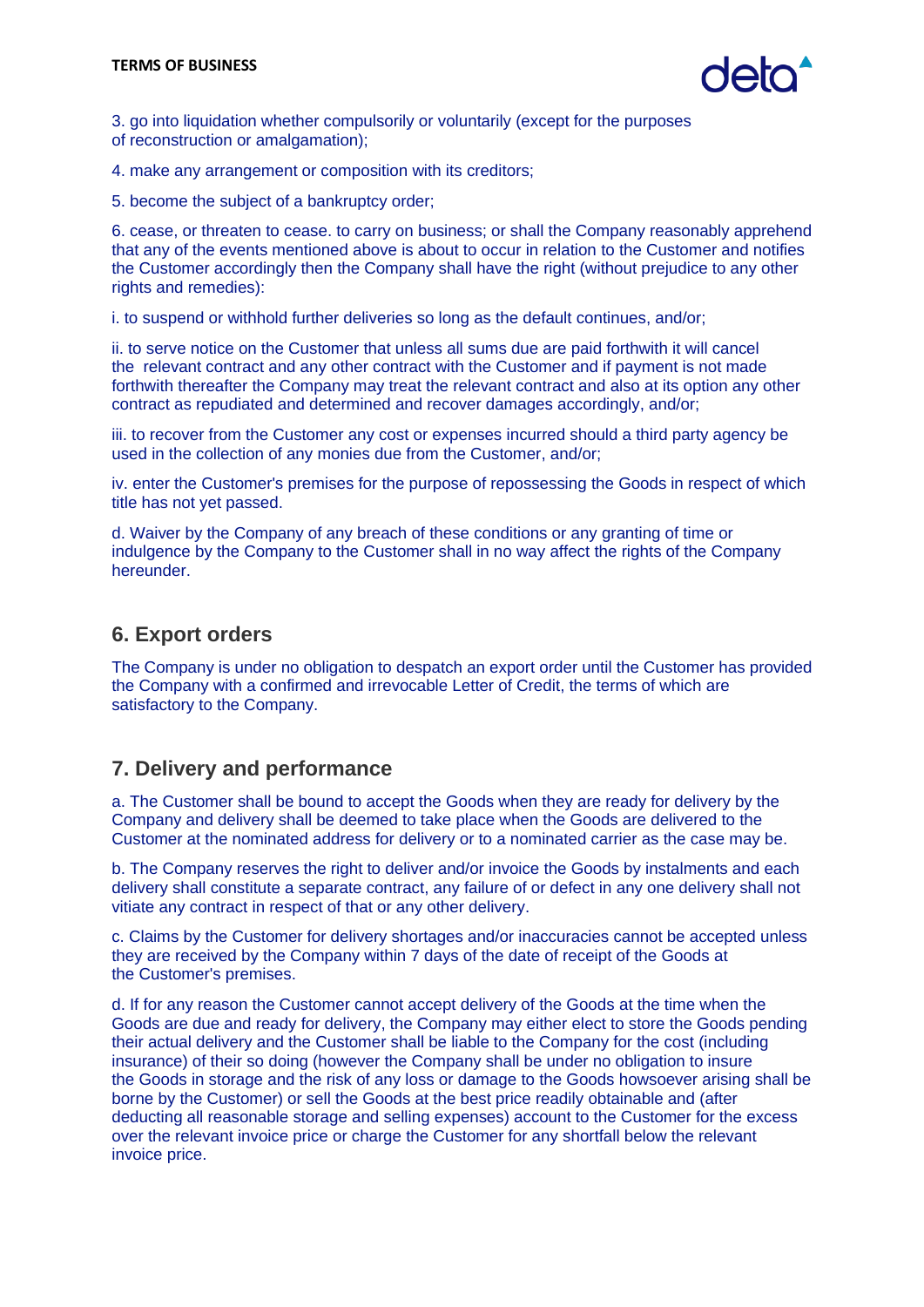

e. Any time or date given for delivery or performance is given as an estimate only and is not the essence of the contract and the Company shall not be liable for any loss or damage howsoever arising as a result of failure to deliver or perform at such time or date.

f. The Company shall not be liable for loss of profit or other consequential loss and its liability (whether in contract or otherwise) shall in no case exceed the price of the goods which it has failed to deliver or delivered late.

#### **8. Title**

a. Title to the Goods shall not pass to the Customer until the Company has received in cash or cleared funds payment in full of the invoice together with any interest and/or delivery charges in addition to payment of all other outstanding sums. Where the Customer is entitled to sell the Goods as the Company's agent, the Customer must be obliged to immediately thereafter account to the Company for such of the proceeds of sale as shall be sufficient to discharge the invoice

b. Where the Goods are in the Customer's possession, the Customer shall keep them separately from all other Goods in its possession in such a way that they are immediately identifiable as the Company's property. At any time before payment in full of all sums due from the Customer to the Company, the Company may by notice in writing to the Customer, determine the Customer's right to sell the Goods and if the Customer is in possession of the Goods the Customer shall thereupon return them to the Company free of charge and shall in any event cease to be in possession of them with its consent. In placing an order the Customer irrevocably authorises the Company to enter upon its premises for the purposes of repossessing the Goods in respect of which title has not yet passed to the Customer.

#### **9. Risk**

a. Risk in the Goods shall pass to the Customer either at the time of delivery, or if the Customer wrongfully fails to take delivery of the Goods, the time when the Company has tendered delivery of the Goods.

b. The Customer shall insure those Goods to the full purchase price for the period from the date of delivery until the passing of title in the Goods to the Customer against all loss or damage.

c. The proceeds of any insurance claim or the right to receive the same shall be held by the Customer on trust for the Company and paid to it in settlement of the outstanding invoice.

#### **10. Returns**

a. Goods will not be accepted back for credit unless written approval has been obtained.

b. A 20% handling charge subject to a minimum of £50.00 may be levied on all fault free Goods returned at the Customer's request. Any such Goods should be returned carriage paid and must be in original undamaged packaging and of full box quantities.

c. Excluding Goods returned under b. the Company reserves the right to replace any Goods returned for credit and where no fault has been found with the Goods the Company will be entitled to levy an additional £50.00 handling charge.

d. If Goods are returned without the correct authorisation the reimbursement of any carriage charges, if appropriate, will be limited to the amount that the Company would have incurred had the Company been given the opportunity to arrange their own collection.